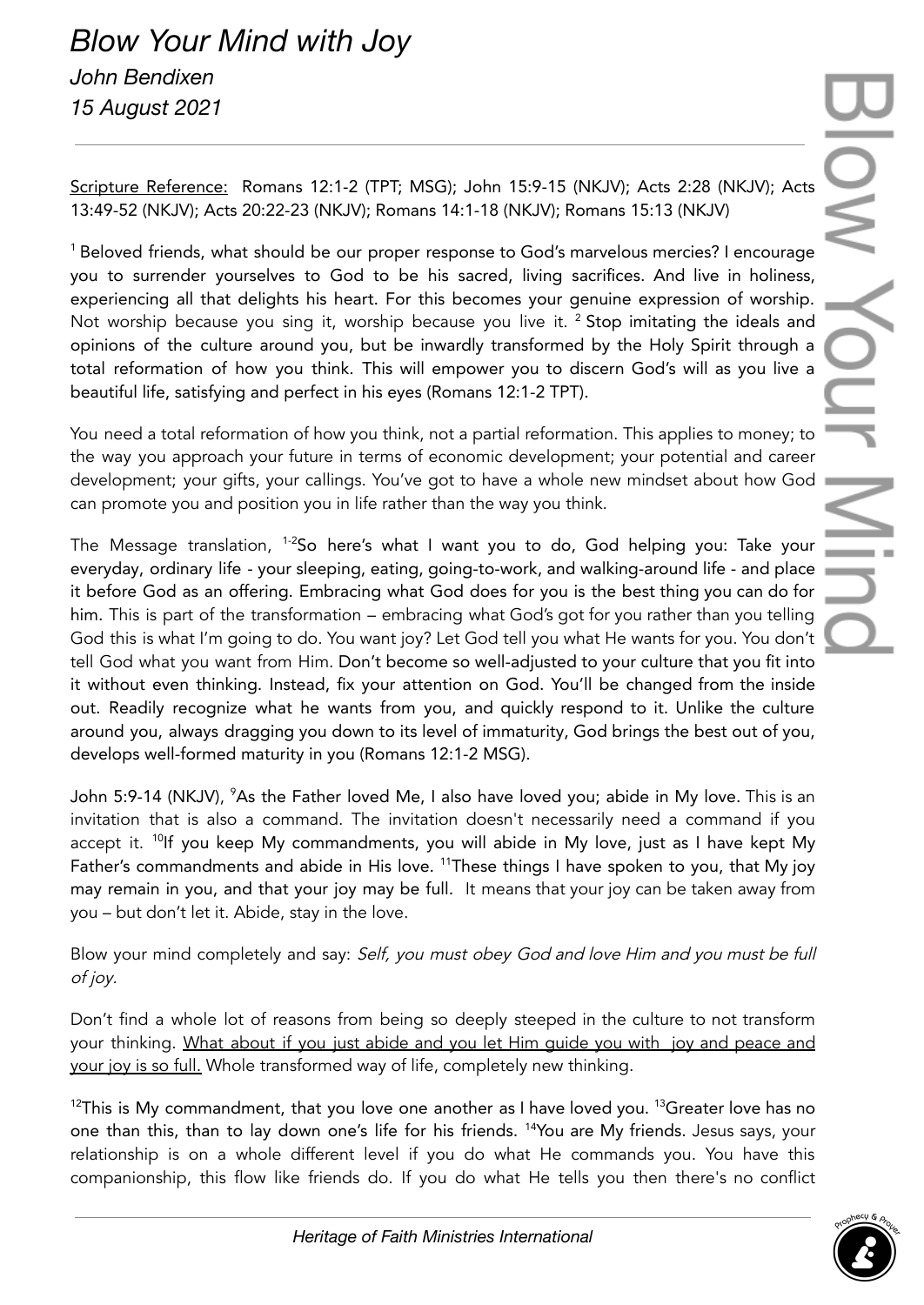because your thinking is His thinking. You're connected in thought-life, in emotion, in peace. Because joy is an emotion. It's a spiritual force emotion but it's an emotion.

<sup>14</sup>You are My friends if you do whatever I command you. <sup>15</sup>No longer do I call you servants, for a servant does not know what his master is doing; but I have called you friends, for all things that I heard from My Father I have made known to you. You can choose to serve. You can have a mind-set that says, Jesus came to the earth to serve. He left all of what was in heaven, to come to take on the body of a man, and subject His life and take all of His glory and all of His life and put it into the body of a man. He did that to serve us. Ultimately, He did it so that He could serve the Father and He could serve us by dying. He came to die.

The power of serving - unlocks joy. It unlocks peace because you serve without trying to control or to be controlled. If you serve with joy that doesn't mean you become a servant – neither a slave. You serve through power. Jesus endured the cross because of the joy that was set before Him. Just because you serve and you sacrifice and you transform your thinking and you give your body as a sacrifice, doesn't mean to say you are in weakness. You are in the biggest place of strength in your life when you say: I sacrifice, I give my body, transform my thinking, I serve God with my life, I let my gifts and callings be used by Him. You are right in that moment where He's saying your joy is now about to be full because you do everything He tells you to do.

<sup>28</sup>You have made known to me the ways of life; You will make me full of joy in Your presence (Acts 2:28 NKJV). Those two verses connect well together. Because if you do what God tells you to do, you obey Him - He makes you full of joy in His presence. Blow your mind - get joy. Walk around in corona time, walk around in economic depression time, walk around in sickness and disease time and smile and tell people how great your life is.

Examples of obedience in fulfilling God's assignment that brought joy to the disciples:

Acts 13:49-52 (NKJV): Paul and Barnabas were filled with joy despite being chased out of Iconium because they were on assignment with God.

Acts 20:22 (NKJV). Paul was warned that tribulation awaited him in Jerusalem. Yet, his spirit was bound by assignment. He said, "None of it moves me. I have got to go anyway to be obedient to God. And I count it all joy - that I might finish my race with joy."

We think that actually, we smart people, talented, got the stuff, we think we've got the right to run our lives the way we want to. You've been indoctrinated by culture, by the ways of the system, the ways of the world. You will have no better than the ways of the world. And you say, "Well, if I have good ways of the world that's a good life." Sorry to tell you; no joy, no peace, no God involvement, no God direction, no God blessing, no God favour. You may make a way for yourself that might look like that. But in a while it will start to crumble. It can't be sustained. It's just the truth.

<sup>I</sup> say: Joy sustains me. Joy keeps me strong. Joy invigorates me. My spirit life energy, assignment flowing. <sup>I</sup> get hope, get joy, get strength, <sup>I</sup> go fast, I'm effective, productive.

<sup>17</sup>For the kingdom of God is not eating and drinking, but righteousness and peace and joy in the Holy Spirit. This kingdom that we're living in is about our right ways with God